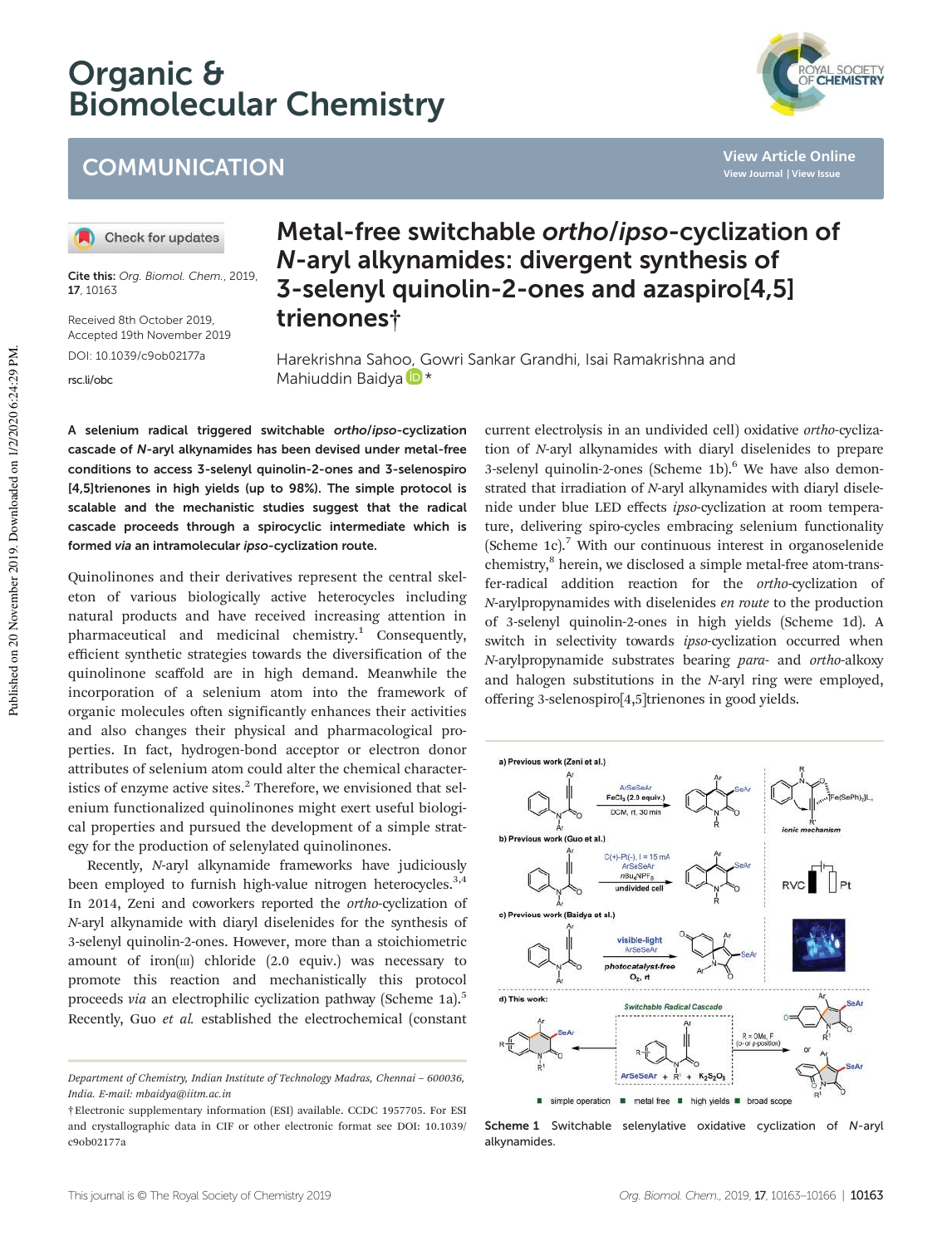We commenced our studies on the annulation cascade reaction with *N*-aryl propiolamide 1a and commercially available diphenyldiselenide 2a (Table 1). To our delight, when the mixture of 1a and 2a in MeOH was exposed to  $K_2S_2O_8$  oxidant at 80 °C under a nitrogen atmosphere, the selenium functionalized *ortho*-cyclization product 3a was obtained in 17% isolated yield (entry 1). The structure of the product 3a was unambiguously confirmed by single-crystal X-ray analysis.<sup>9</sup> Encouraged by this preliminary result, we intently evaluated various reaction parameters. A screening of solvents unveiled DCE as the best solvent, rendering the desired product 3a in 94% yield (entries 2–7). Other persulfates were also effective;  $\text{Na}_2\text{S}_2\text{O}_8$  and  $(NH_4)_2S_2O_8$  gave 3a in 86% and 79% yields, respectively (entries 8 and 9). Reaction yields decreased upon lowering or increasing the reaction temperature (entries 10 and 11). Notably, in the absence of  $K_2S_2O_8$ , the cyclization process was unfruitful with the recovery of both starting materials, suggesting the crucial role of the oxidant in this reaction (entry 12).

It is worth noting that, no products were obtained in the case of diphenyl disulfide (PhSSPh) and diphenyl diteluride (PhTeTePh) under optimal conditions and starting materials were recovered in both cases. Interestingly, outcomes of the selenium-based radical cascade reaction of *N*-aryl alkynamide and aryl alkynoate are completely different at elevated temperatures. In the latter case, 1,1-dichalcogenide olefin was formed *via*  $CO_2$  extrusion (eqn (1)).<sup>8*f*</sup>

of *N*-aryl alkynamides was explored (Scheme 2). The reaction is quite general. At first, substitutions at the C(sp)–aryl unit were investigated. Satisfyingly, amides having tolyl (3b), thienyl (3c), and alkyl such as methyl (3d) substitutions smoothly reacted to deliver the desired products in high yields (73–88%). *N*-Aryl alkynamides with different substitutions at the *N*-aryl ring (3e, f) also effectively participated in this reaction. Furthermore, amides with *N*-ethyl (3g) and easily removable *N*-benzyl (3h) substitutions gave the corresponding products in 91% and 93% yields, respectively. Substrates derived from 1-naphthylamine and cyclic tetrahydroquinoline were also suitable, offering tricyclic annulated products 3i and 3j in 63% and 60% yields, respectively. Also, various diaryldiselenides having halogen functionalities (3k–m) and electron-donating groups (3o–r and 3v–w) at the *para*-position uniformly delivered the desired products in high yields. In the case of strongly electron-withdrawing cyano-substituted diaryldiselenide, product 3n was isolated in moderate yield (57%). Using fluoroand trifluoromethyl-substituted diaryl diselenides, useful fluorine containing 3-selenyl quinolin-2-ones 3m, 3s–t and 3x were prepared in good to high yields. Gratifyingly, the reaction tolerates dialkyl diselenide as the selenium radical precursor, the desired product 3y was isolated in 77% yield with dimethyldiselenide.



With the standard reaction conditions in hand, the scope of the selenium radical triggered cascade cyclization reaction

Table 1 Optimization of the radical cyclization of  $N$ -aryl alkynamides<sup>a</sup>

| PhSeSePh (2a)<br>Ph<br>oxidant<br><b>SePh</b><br>solvent<br>temperature<br>Me<br>X-ray of 3a<br>1a<br>3a |                  |             |                      |                  |
|----------------------------------------------------------------------------------------------------------|------------------|-------------|----------------------|------------------|
| Entry                                                                                                    | Oxidant          | Solvent     | Temp $({}^{\circ}C)$ | Yield $^{b}$ (%) |
| $\mathbf{1}$                                                                                             | $K_2S_2O_8$      | MeOH        | 80                   | 17               |
| $\overline{2}$                                                                                           | $K_2S_2O_8$      | DMC         | 80                   | 12               |
| 3                                                                                                        | $K_2S_2O_8$      | $H_2O$      | 80                   |                  |
| $\overline{4}$                                                                                           | $K_2S_2O_8$      | <b>DMSO</b> | 80                   | $\Omega$         |
| 5                                                                                                        | $K_2S_2O_8$      | Toluene     | 80                   | 32               |
| 6                                                                                                        | $K_2S_2O_8$      | MeCN        | 80                   | 62               |
| 7                                                                                                        | $K_2S_2O_8$      | <b>DCE</b>  | 80                   | 94               |
| 8                                                                                                        | $Na2S2O8$        | DCE         | 80                   | 86               |
| 9                                                                                                        | $(NH_4)_2S_2O_8$ | DCE         | 80                   | 79               |
| 10                                                                                                       | $K_2S_2O_8$      | DCE         | 60                   | 68               |
| 11                                                                                                       | $K_2S_2O_8$      | DCE         | 100                  | 73               |
| 12                                                                                                       |                  | DCE         | 80                   |                  |

*<sup>a</sup>* Reaction conditions: 1a (0.2 mmol), 2a (0.3 mmol), oxidant (0.3 mmol), solvent (1.5 mL), under a  $N_2$  atmosphere, 24 h.  $\frac{b}{b}$  Isolated yields. DMC = Dimethyl carbonate.



Scheme 2 Substrate scope for the radical cascade selenylation of N-aryl alkynamides. Reaction conditions: 1 (0.2 mmol), 2 (0.3 mmol), K<sub>2</sub>S<sub>2</sub>O<sub>8</sub> (0.3 mmol), DCE (1.5 mL), 80 °C, N<sub>2</sub> atmosphere, 24 h. Yields of isolated products are given.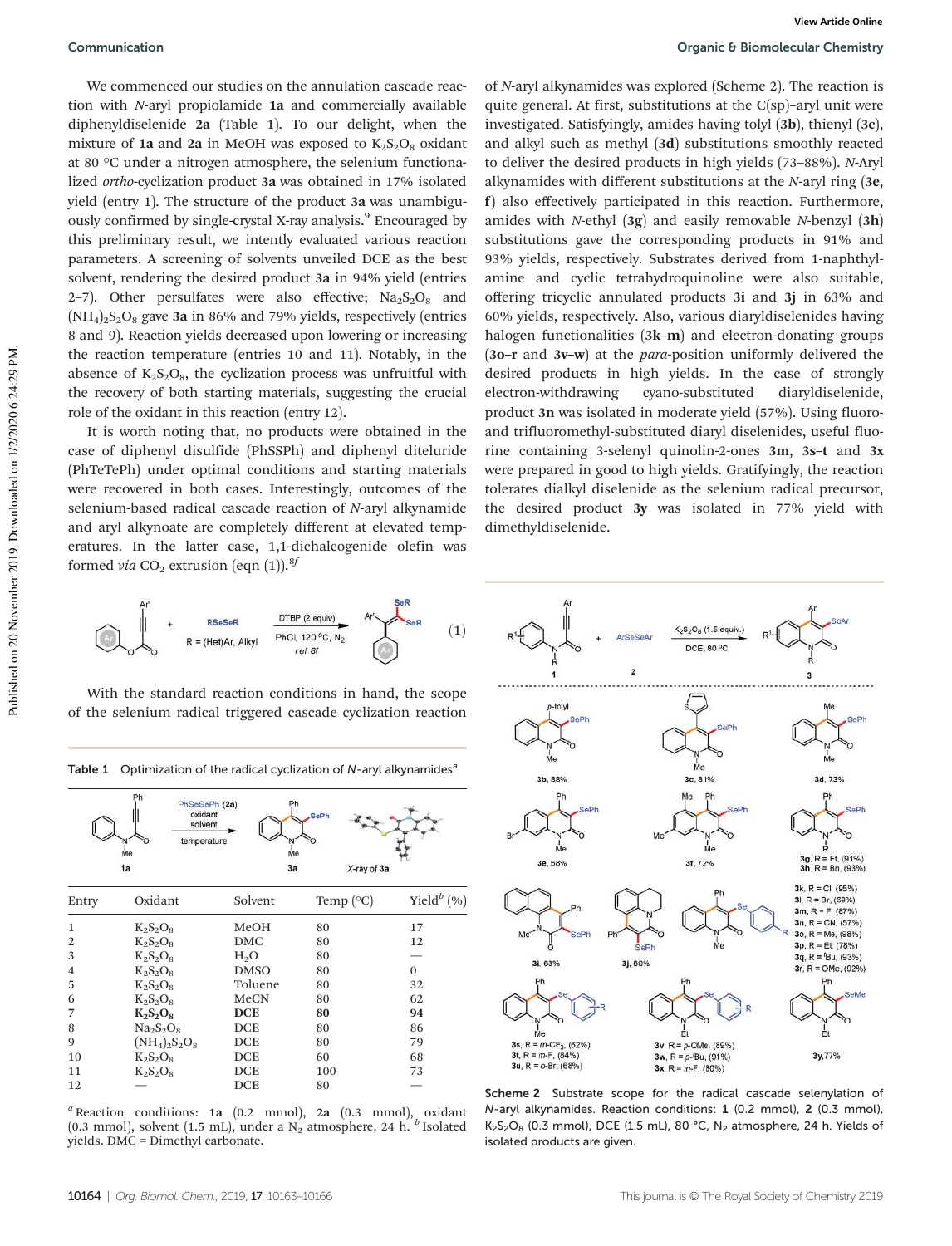

Scheme 3 Substrate scope for the radical cascade selenylative spirocyclization of N-aryl alkynamides. Reaction conditions: 1 (0.2 mmol), 2 (0.3 mmol),  $K_2S_2O_8$  (0.3 mmol), DCE (1.5 mL), 80 °C, 24 h. Amide 1z' was used for 4b–i and yields of isolated products are given.

Interestingly, when propiolamides bearing *para*-heteroatom substitutions such as *para*-fluoro (1z) and *para*-methoxy (1z′) in the *N*-aryl ring were tested under standard conditions, *ortho*-cyclization was not detected. Rather, we observed *ipso*cyclization, forming a spiro-cyclic product 3-selenyl azaspiro [4,5]trienone (4a) in high yields for both amides (Scheme 3). The efficiency of *ipso*-cyclization was also evaluated with different diselenides having electron donating functionalities such as alkyl (4b–d) and methoxy (4e), halogens (4f–g and 4i), and strongly electron-withdrawing cyano (4h) group and, for all cases, desired products were isolated in good to high yields (53–76%). *N*-Aryl alkynamides derived from butynoic acid also gave the desired product 4j in 61% yield. Furthermore, when a substrate with the *ortho*-methoxy substitution in the *N*-aryl ring was employed, the challenging spiro-cyclized product 4k with an *ortho*-quinoid framework was obtained in 52% isolated yield (Scheme 3). This spiro-cyclic product is very unique and, to the best of our knowledge, the effective synthesis to access such a scaffold is rare.

We have also executed the reaction on a gram scale with *N*-aryl alkynamides 1a and 1h (Scheme 4). The efficiency of the small-scale reaction was comparable upon scale-up, delivering 3a and 3h in 87% and 90% yields, respectively. Also, the exposure of product 3h to *m*-CPBA gave the unsymmetrical selenoxide 5 in 58% yield.

To understand in more detail about the reaction mechanism, various controlled experiments were performed (Scheme 5). The reaction yields drastically decrease in the pres-



Scheme 4 Gram-scale reaction and post-functionalization.



Scheme 5 Control experiments.

ence of various radical scavengers such as TEMPO, butylated hydroxytoluene (BHT), and 1,1-diphenylethylene with the recovery of *N*-aryl alkynamide 1a, suggesting the participation of radical species in the cascade process (Scheme 5a). Despite careful investigations, characterization of any BHT or TEMPO adduct from the reaction mixture was unfruitful. No cyclization product 3a′ was formed when the free *N*-H alkynamides 1a′ were subjected to the standard conditions (Scheme 5b), albeit a mixture of inseparable products formed upon prolonging the reaction time. This finding signifies that the alkyl group at the *N*-centre is probably inducing the "*Thorpe*–*Ingold e*ff*ect*" to bring the aryl group in close proximity for the intramolecular radical cyclization reaction. Also, when 4-phenyl quinolin-2-one 6 was treated with diphenyldiselenide 2a under the standard reaction conditions, the formation of 3a was not detected and most of the starting materials were recovered (Scheme 5c). Thus, the selenylation process did not occur after the ring closure step and 4-phenyl quinolin-2-one was not likely to be the intermediate of the *ortho*-cyclization. We believe a spiro-cyclic intermediate is most likely involved in the reaction mechanism.

Based on these observations and previous reports, a plausible reaction mechanism is depicted in Scheme 6. Upon treatment with  $K_2S_2O_8$ , the aryl selenium radical thus generated from ArSeSeAr reacts with *N*-aryl alkynamide 1 to give radical intermediate A. It undergoes intramolecular spirocyclization to forge the intermediate B, which further oxidised to give intermediate C. Intermediate C undergoes ring expansion to produce intermediate D, which on aromatization delivers the quinolone product 3. In the case of *N*-aryl alkynamide bearing *para*-F/OMe substituents, the intermediate B further reacts with the solvated molecular oxygen to produce intermediate E. Then, intermediate E experiences O–O bond cleavage followed by defluorination/demethoxylation to deliver the desired product 4.

In conclusion, we have revealed an efficient metal-free radical based switchable *ortho*/*ipso* oxidative cyclization